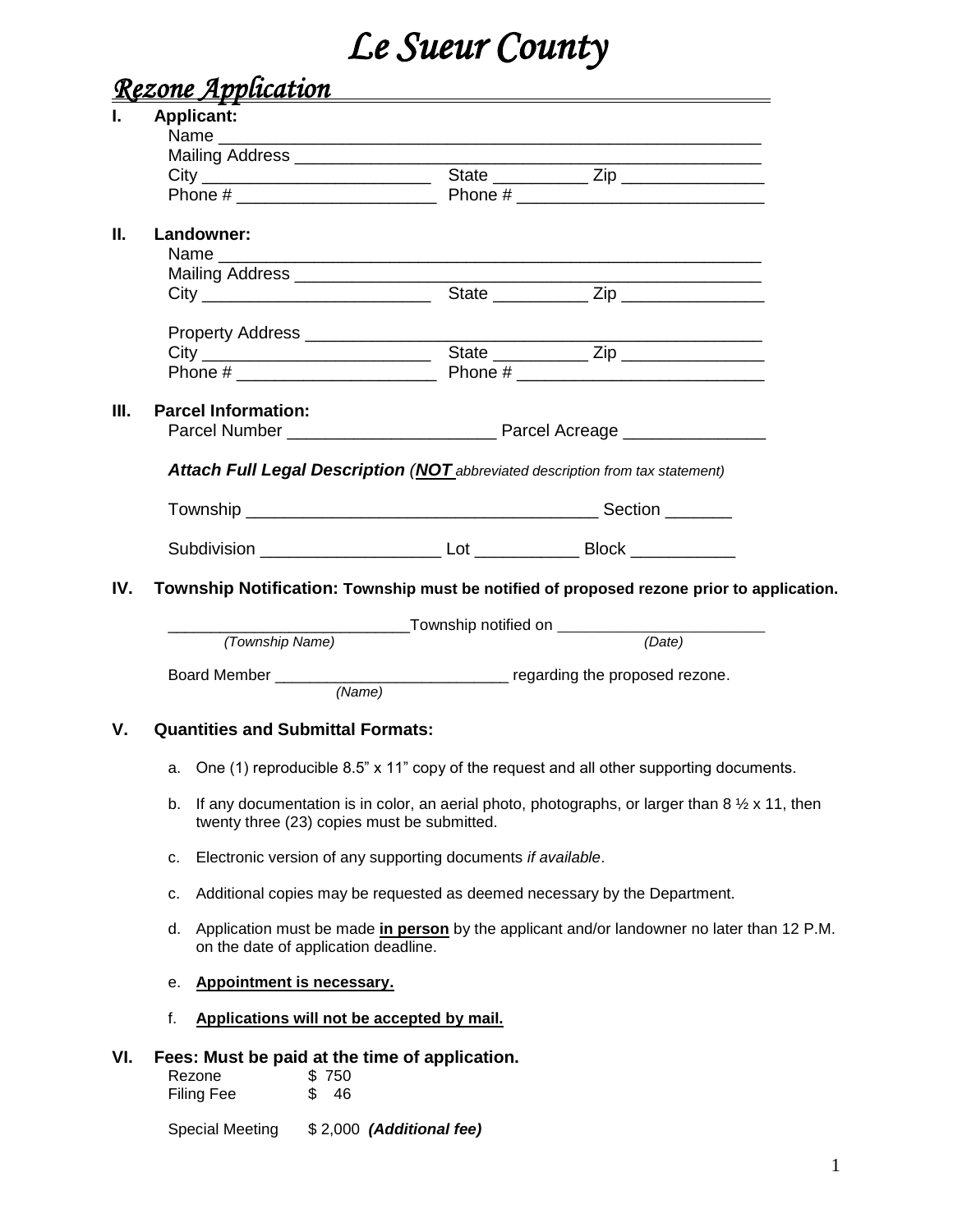## **VII. Rezone Request:**

|       |                                |    |                                                                        | ____ acres from ____________________________ District to _____________________________ District                                                             |  |  |  |  |
|-------|--------------------------------|----|------------------------------------------------------------------------|-------------------------------------------------------------------------------------------------------------------------------------------------------------|--|--|--|--|
| VIII. | <b>Description of Request:</b> |    |                                                                        |                                                                                                                                                             |  |  |  |  |
|       | а.                             |    |                                                                        | A specific written description of the area to be rezoned must be attached.                                                                                  |  |  |  |  |
|       | b.                             |    | Complete the following in relationship to the proposed rezone request. |                                                                                                                                                             |  |  |  |  |
|       |                                |    |                                                                        |                                                                                                                                                             |  |  |  |  |
|       |                                |    |                                                                        |                                                                                                                                                             |  |  |  |  |
|       |                                | 3. |                                                                        |                                                                                                                                                             |  |  |  |  |
|       |                                | 4. |                                                                        |                                                                                                                                                             |  |  |  |  |
|       |                                | 5. | <b>CHANGES IN ZONING:</b>                                              | COMPATABILTY WITH THE LAND USE PLAN AND STATEMENT OF CONDITIONS WARRANTING                                                                                  |  |  |  |  |
|       |                                | 6. | <b>VICINITY:</b>                                                       | COMPATABILITY WITH THE OVERALL CHARACTER OF EXISTING DEVELOPMENT IN THE IMMEDIATE                                                                           |  |  |  |  |
|       |                                | 7. |                                                                        | ADEQUATE UTILITIES, ACCESS ROADS, DRAINAGE, AND OTHER NECESSARY INFRASTRUCTURE:                                                                             |  |  |  |  |
|       |                                | 8. |                                                                        | SOIL CONDITIONS ADEQUATE TO ACCOMMODATE THE PROPOSED REZONE: ___________________                                                                            |  |  |  |  |
|       |                                | 9. |                                                                        | WILL THE PROPOSAL CREATE A POLLUTION HAZARD OR DEGRADE WATER QUALITY? (describe):                                                                           |  |  |  |  |
|       |                                |    | aggregate resources, etc):                                             | 10. DESCRIBE THE IMPACT ON NATRUARL RESOURCES (bluffs, wetlands, water bodies, ag land, woodlands,                                                          |  |  |  |  |
|       |                                |    | <b>GENERAL WELFARE?:</b>                                               | 11. WILL THE PROPOSAL NEGATIVELY AFFECT THE PROTECTION OF THE PUBLIC HEALTH, SAFETY, AND                                                                    |  |  |  |  |
|       |                                |    |                                                                        | 15. MEET ALL APPLICABLE COUNTY STATE & FEDERAL REGULATIONS:<br>(For example additional licensing and/or permitting) ___________________________             |  |  |  |  |
| IX.   |                                |    |                                                                        | Site Plan: A certified land survey of the property to be rezoned shall include but not limited to:                                                          |  |  |  |  |
|       |                                |    |                                                                        | • Existing uses and structures of adjacent properties within 500 feet in the incorporated area<br>and within $\frac{1}{2}$ mile in the unincorporated area. |  |  |  |  |
|       |                                |    | • Zoning of adjacent properties<br>• Location                          | • Existing Structures<br>• Septic system                                                                                                                    |  |  |  |  |

- 
- Lot Dimensions Well<br>● North point ● Wate
- 
- 
- Property Lines
- Road Right-Of-Way
- 
- Septic system
- 
- North point  **Water feature** *(if any)*
- Setbacks Access (size & location)
	-